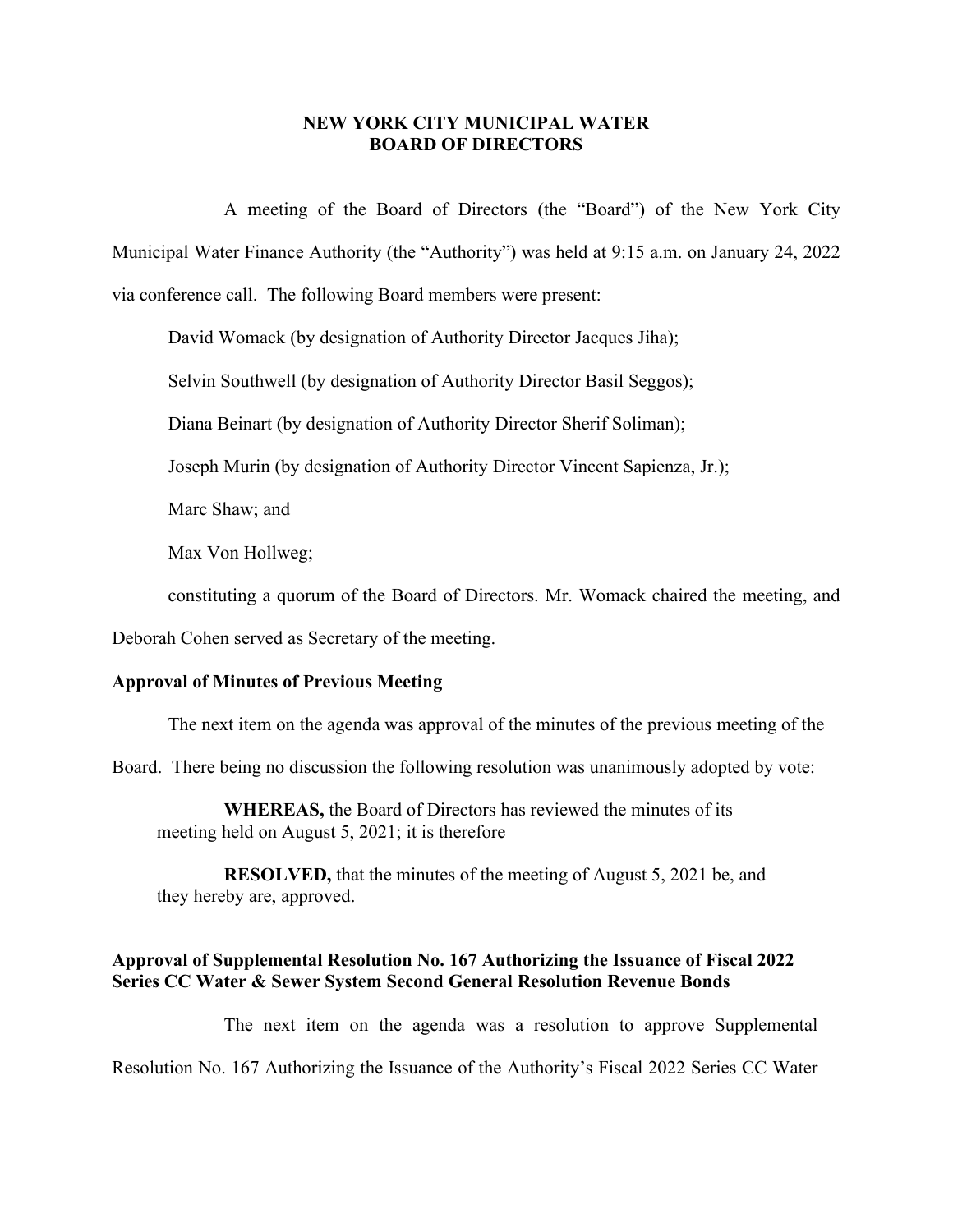& Sewer System Second General Resolution Revenue Bonds. Mr. Womack explained the that the Authority expects to issue a total of \$500 million of tax-exempt new money bonds, but Supplemental Resolution No. 167 authorizes up to \$600 million of bonds to accommodate fluctuating market conditions. He noted that the Finance Committee had recommended the Board approve this action. Then, upon motion duly made and seconded, Supplemental Resolution No.  $167<sup>1</sup>$  $167<sup>1</sup>$  was approved.

# **Approval of Supplemental Resolution No. 168 Authorizing the Issuance of Fiscal 2022 Series DD Adjustable Rate Water & Sewer System Second General Resolution Revenue Bonds**

The next item on the agenda was a resolution to approve Supplemental Resolution No. 168 Authorizing the Issuance of the Authority's Fiscal 2022 Series DD Adjustable Rate Water & Sewer System Second General Resolution Revenue Bonds. Mr. Womack explained that the Authority expects to issue a total of \$100.3 million of tax-exempt adjustable rate refunding bonds, and noted that these bonds would be issued in the adjustable rate remarketing mode. He also noted that the Finance Committee had recommended the Board approve this action. Then, upon motion duly made and seconded, Supplemental Resolution No. 167<sup>[2](#page-1-1)</sup> was approved.

### **Adjournment**

There being no further business to come before the Board, upon a unanimous vote by roll call of the members present, the Board of Directors meeting was adjourned.

<span id="page-1-0"></span> $<sup>1</sup>$  Filed with the meeting minutes</sup>

<span id="page-1-1"></span><sup>&</sup>lt;sup>2</sup> Filed with the meeting minutes